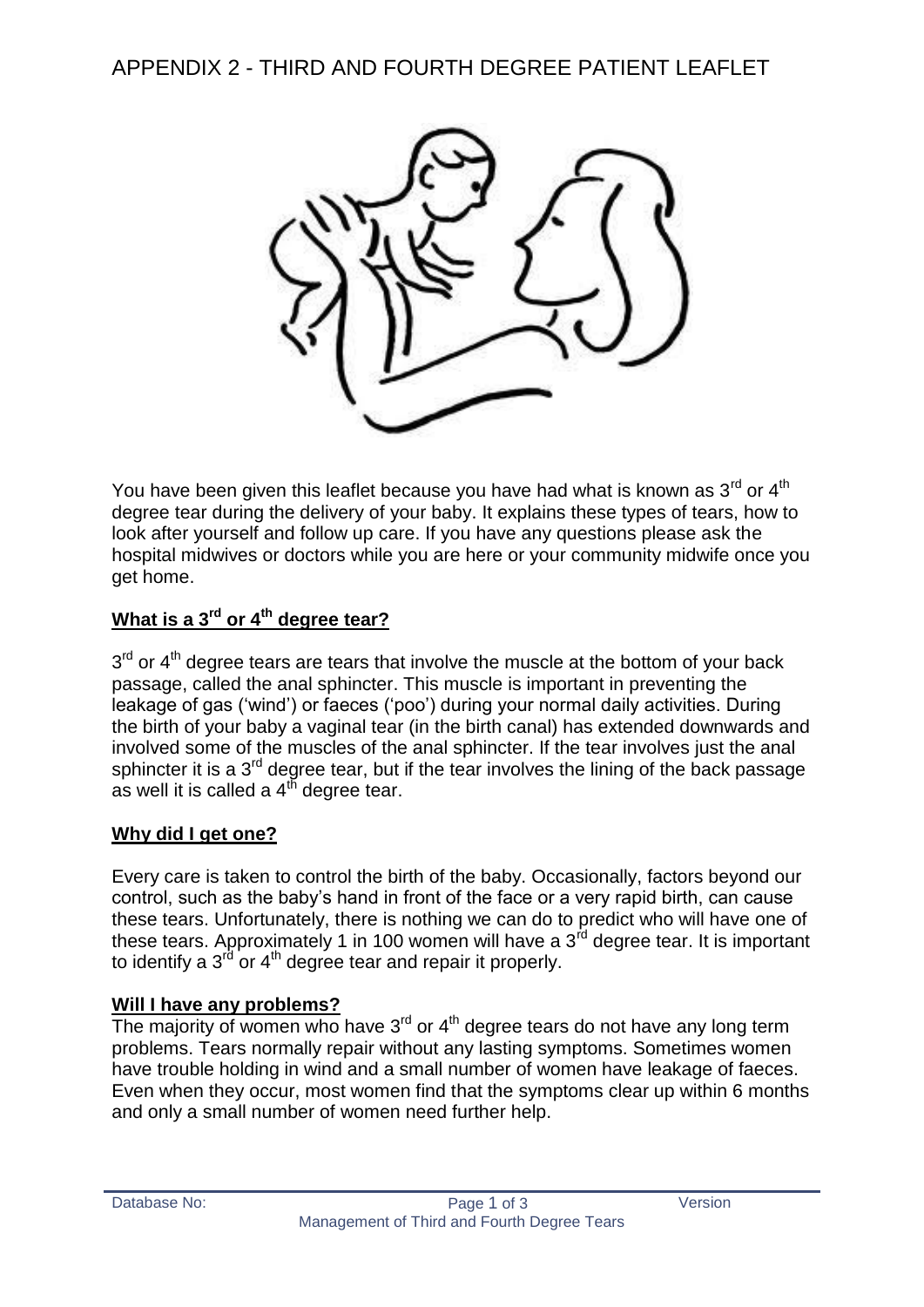# **Will I need a Caesarean birth next time?**

Most women will have no ongoing problems with their tear and can have a vaginal birth next time. If you have any long lasting problems, your doctor may offer you an elective (planned) Caesarean birth if you become pregnant again.

## **What happens next?**

There are some simple steps to help the healing and reduce the chance of developing complications. These are:

## **Keeping the area around the tear clean:**

It is important to keep the area around the perineum (skin between opening of the birth canal and back passage) clean. You should wash this area a few times a day, including after opening your bowels. The best way to wash this is by pouring warm water over the area whilst sitting on the toilet and then drying with clean toilet tissue. Or you can use unscented baby wet wipes. You should always wipe from front to back. Do not wipe the area from the back passage through to the front and always use clean toilet tissue for each wipe. Use of bidets is not recommended unless this is for your sole use and has been thoroughly cleaned before use. A bath or shower twice daily in clean water is also advised. Try and avoid contact with cosmetic products as these may interfere with healing. You will also be given antibiotics to take for 5 days after your delivery to reduce the risk of infection.

**Change sanitary towels often** (at least every 2 or 3 hours)

## **Avoid constipation:**

Straining may cause some of the repair to come undone. It is therefore essential you do not let yourself become constipated. You should eat lots of fresh fruit and vegetables and drink plenty of water. In addition, you will be given some medicine to soften your faeces when you go home. You should also avoid painkillers with codeine in them, as they can cause constipation.

## **Protect your pelvic floor:**

All women, especially those who have had a vaginal birth need to do pelvic floor muscle exercises. The physiotherapist should see you before you go home. We have included some pelvic floor muscle exercises at the back of this leaflet.

## **What happens if I get any problem?**

It is not uncommon to have a few problems after a tear and you should be reassured that most of these symptoms get better on their own.

Before you leave hospital it is important to check that we have a record of your current telephone number(s) in your hospital notes, as you will have a follow up appointment in Gynaecology outpatient clinic in 8 weeks times.

If you have any problems such as:

1. Uncontrollable leakage of wind

| Database No: |  |
|--------------|--|
|              |  |